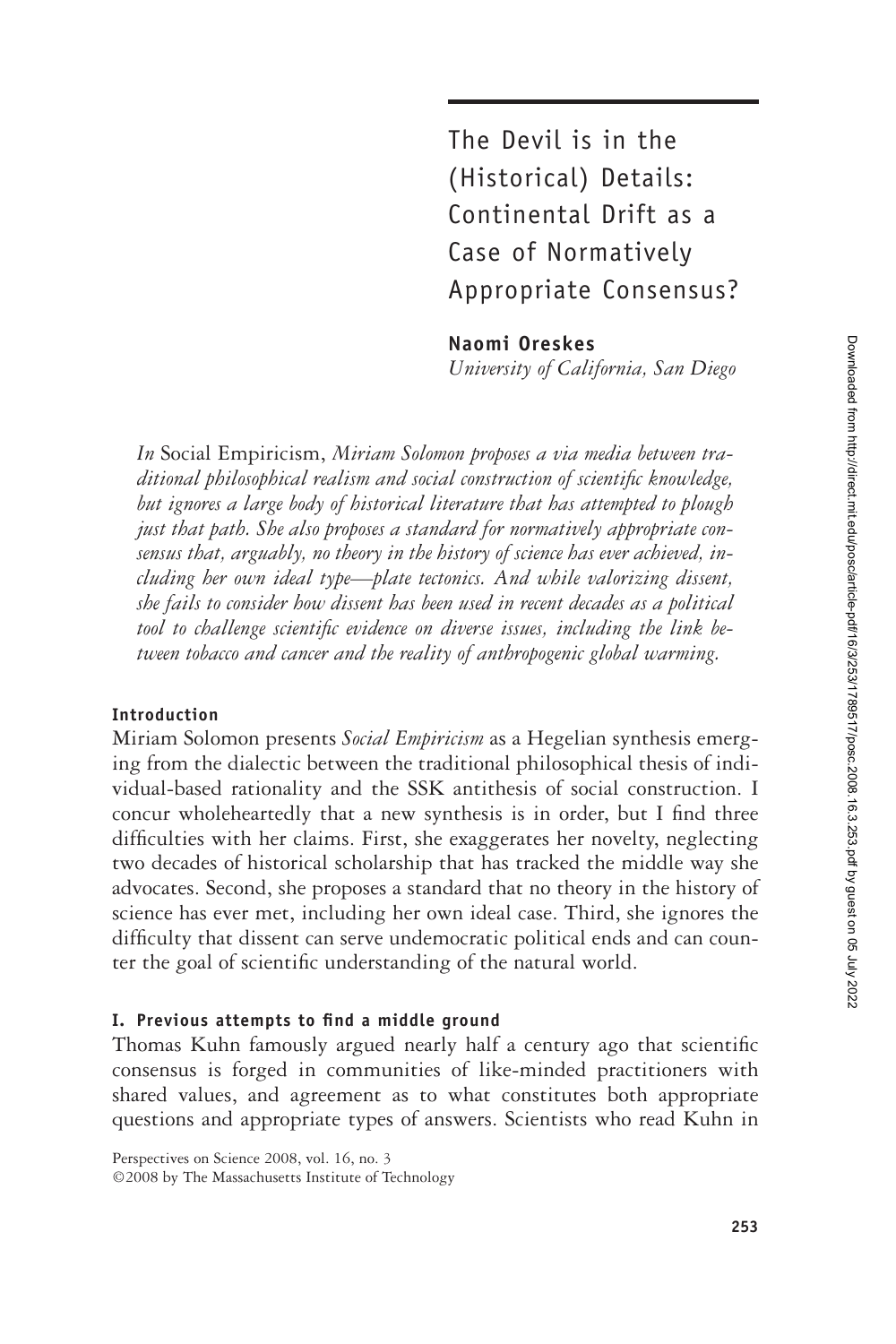the 1960s and '70s were often pleased with his account, which resonated with their own experience of community preferences and group loyalties, but they mostly ignored the aspect that most excited (or exercised) historians, sociologists, and philosophers: incommensurability. How could science be rational if it was characterized by leaps of faith? How could a rational result emerge from an irrational or at best a rational process?

Since then, many sociologists and historians have argued that it is in the very sociability of science—the give and take of arguments, the push and pull of replication and its discontents—that scientific knowledge emerges. Bruno Latour emphasized in his early work, *Laboratory Life,* that science was an agonistic process resulting in a socially accepted product.

While Solomon cites Latour's later work, she strangely ignores this seminal text, which inspired historians of science to consider more deeply the role of social processes in producing rational scientific outcomes. Chief among them was Martin Rudwick, who in his path-breaking 1985 work, *The Great Devonian Controversy*, recounted in fine detail how geologists established a fact of nature—the existence of the Devonian period of geological time—through a protracted process of *negotiation* in the socially articulated arena of the Geological Society of London (Rudwick 1985).

Rudwick's most recent book, *Bursting the Limits of Time*—an analysis of the emergence of modern geology in the late  $18<sup>th</sup>$  century and early  $19<sup>th</sup>$ centuries—emphasizes that despite the diverse ways in which savants generated scientific ideas and information—alone or in pairs, in museums or in the field—scientific *knowledge* was always finally "consolidated in social interaction" (Rudwick 2005, 640, emphasis added).

Recent historical studies have also explicitly rejected the view of science that Solomon alleges to be widespread: generality, individualism, and the pure/applied science distinction (Solomon 2001, Chapter 1, pp. 1–13). Solomon claims, for example, that it is "generally assumed that all scientifically rational work has in common the same scientific method," but this claim has been refuted at length in the work of historians such as Peter Galison, Jane Maienschein, and Andrew Warwick, as well as philosophers such as Alexander Rosenberg, John Dupré, and Alison Wylie (Maienschein 1985; Galison 1987; Rainger et al. 1991; Dupre 1993; Galison and Stump 1995; Galison 1997; Wylie 2002; Warwick 2003). She similarly claims that scholars have remained fixated on the idea of scientific rationality as an individual process, ignoring the many important recent works that track the ways and means in which social engagements among communities of investigators conclude in the stabilization of empirical facts about the natural world. Besides Rudwick's work, she might consider Peter Galison's *Image and Logic,* which explicitly considers the interplay between communities of practitioners, Andrew Warwick's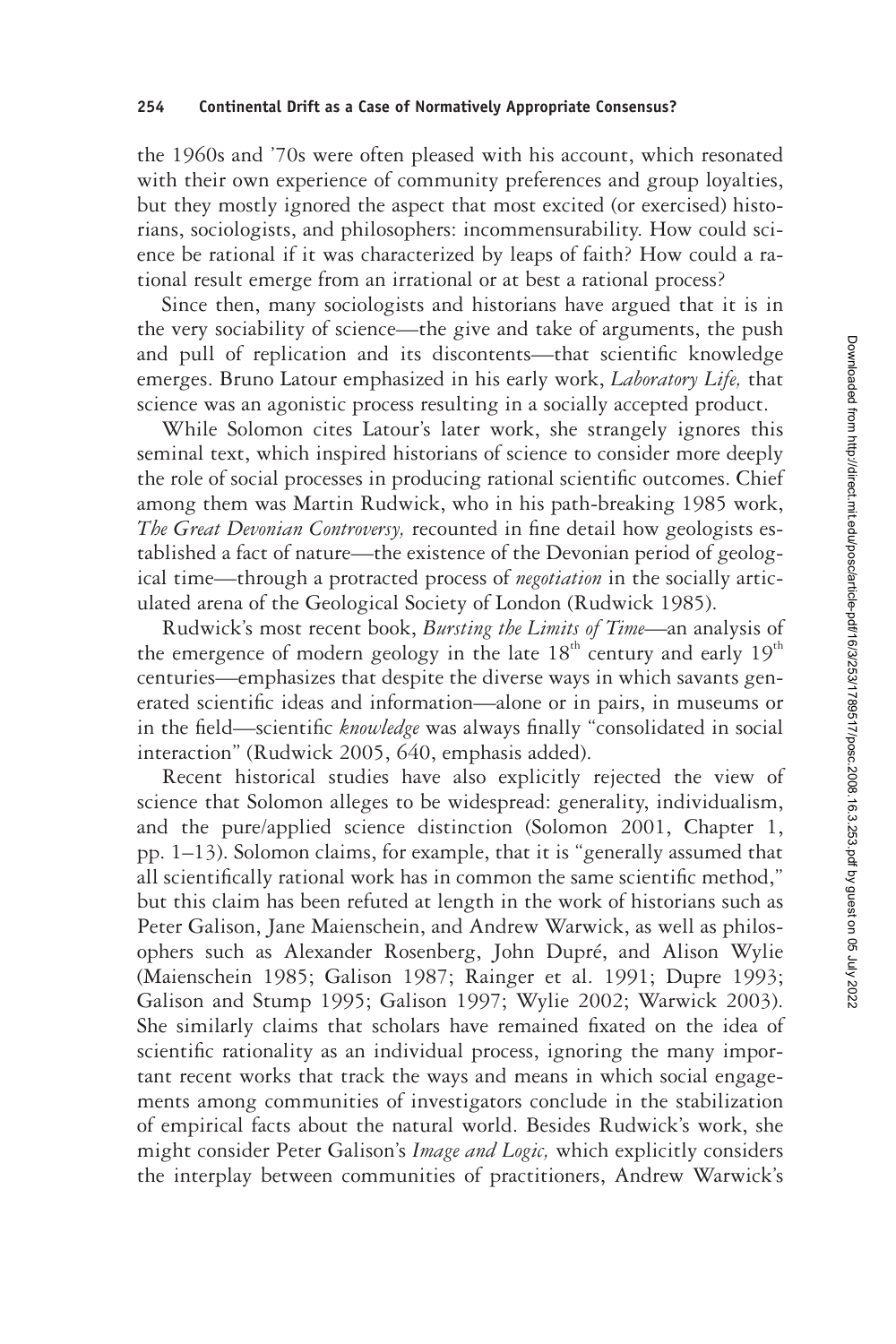*Masters of Theory,* which stresses the creation of a culture of physical and mental competition that trained "wranglers" at Cambridge to solve vexing problems in mathematical physics, and Mary Terrall's, *The Man Who Flattened the Earth*, a refined account of a man whose sociability was crucial to his capacity for scientific demonstration and persuasion.

The point is not that Solomon necessarily needs to engage with any one of these books particularly, but rather that the role of the social in producing the rational has been a central focus of history of science over the past two decades. These are not minor books by obscure authors, but prizewinning books by leading academicians.

Similarly, Solomon argues that there has been "no recent change" in the accepted demarcation of pure and applied science, ignoring the celebrated debate between Dan Kevles and Paul Forman in the mid 1980s over the impact of military funding on the direction of "basic" research in physics. Forman in particular argued that the very definition of "basic" science was altered by military priorities and its culture of "gadgeteering" (Forman 1987; Kevles 1990). Since then, numerous authors, myself included, have examined the intricate interconnections between the scientific, technological, and political goals of the Cold War and how they blurred the "pure" and "applied" distinction.<sup>1</sup> None of this is to say that these works necessarily refute her philosophical position, but rather simply to say that it would be reasonable for her to acknowledge their existence and explain how her work differs from theirs, if it does.

# **II. Continental drift and plate tectonics: A normatively appropriate consensus?**

Solomon's neglect of existing historical literature comes to bear most importantly in the central claim of her work: that consensus in science is normatively appropriate if and only if one theory has all the available empirical successes. Her type example is continental drift and plate tectonics: she claims that the consensus over plate tectonics in the 1960s was normatively appropriate because it met the proposed standard. Here, I raise two issues: one, that Solomon mis-represents the continental drift debate, and two, that plate tectonics does not meet the standard she has set.

Solomon's starting point is the work of philosopher Henry Frankel, who in the 1970s and '80s used continental drift/plate tectonics to evaluate reigning philosophical theories, and saw no significant social dimen-

<sup>1.</sup> For continuing debate on this issue, see Dennis 1987, 1991, 1994, and 1997; DeVorkin 1992, 1996; Doel 1997; Forman 1996; Galison and Hevly 1992; Hounshell 1997; Hacker 2000; Kaiser 2002; Krige 2003; Leslie 1992, 1993; Mukerji 1989; Oreskes and Doel 2002; Oreskes 2003; Rainger 2001; Solovey 2001.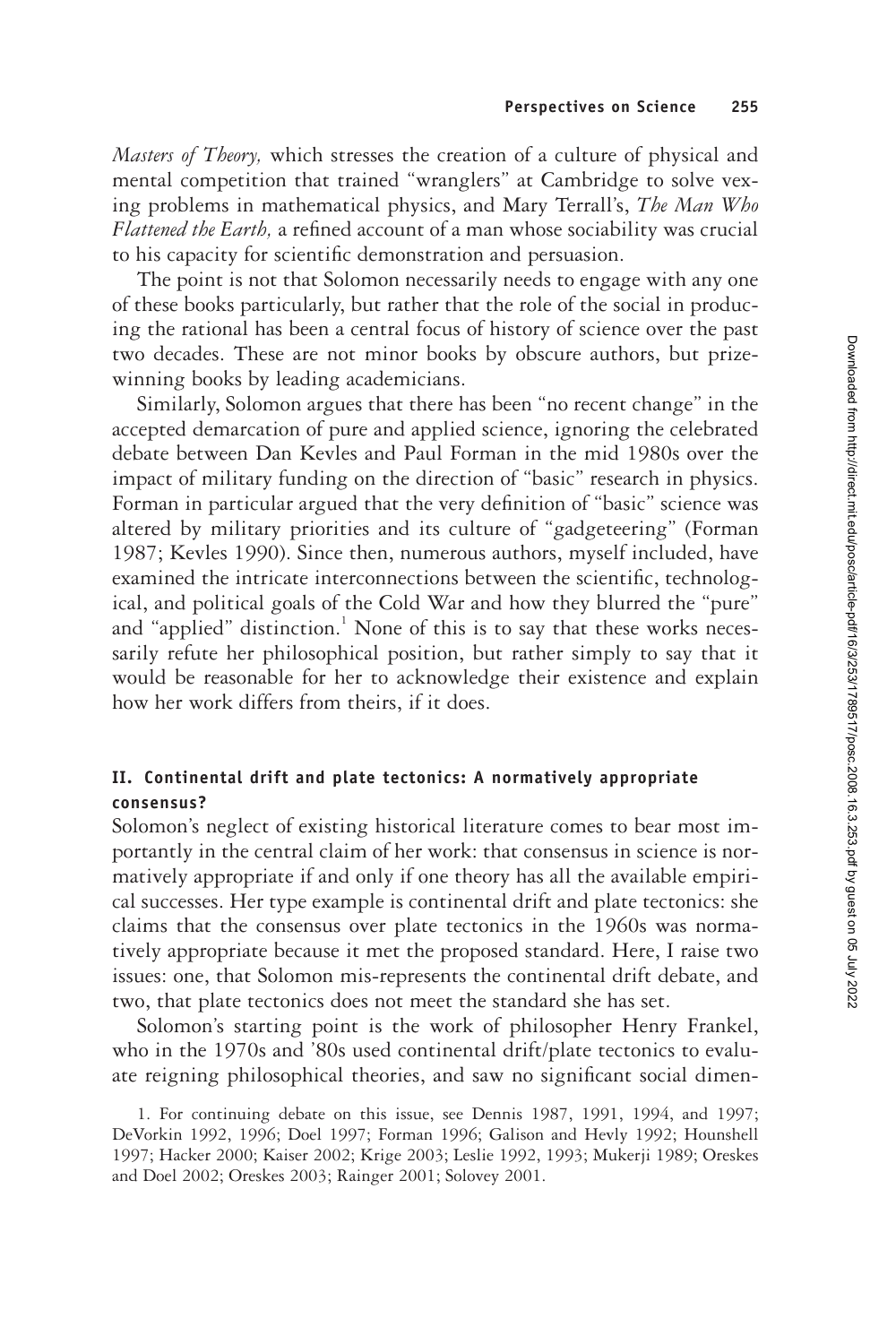sion to that scientific debate. Solomon quotes Frankel: "continental drift" was not . . . a scientific controversy having significant political, economic, or social aspects" (Solomon 2001, 86). Unlike evolution or relativity, drift was not interpreted through the lens of religion, politics, or metaphysics, and there is little or no evidence that "external factors" such as concern for offending religious sensibilities, played a significant role in the debate. Solomon asserts that others who have analyzed the history, including me, "have come to similar conclusions" (Solomon 2001, 86).

While I agree with both Frankel and Solomon that continental drift was not interpreted to have broad political, metaphysical, or religious ramifications, it does not follow from this that the debate had no significant social dimensions, and to suggest that I think so is to misread my work.

*The Rejection of Continental Drift* shows how scientists' evaluation of the theory of drift and the evidence invoked to confirm or deny it was pervasively interwoven in a fabric of epistemic, cultural, and social considerations. One cannot understand any individual scientist's epistemic position vis à vis drift without understanding the cultural and social vectors that defined that position. This theme is explicit in my discussion of what I call "epistemological affinities."

In the core of the book, I argue that the problem of continental drift was not under-determination, as might appear on first examination, given the various competing hypotheses that flourished at the time, but rather over-determination: no one theory was consistent with all the evidence. There was, in effect, too much evidence, and different individuals and groups of scientists preferred to emphasize certain sets of data over others. I call these preferences "epistemological affinities," because they "expressed themselves epistemologically"—in terms of differential weightings of evidence—but I stress that "their sources were largely *social*" (Oreskes 1999, 53). And I explicitly declined to describe such factors as "external," because the point of the argument is to say that social factors are *not* external—imposed on or imported by scientists from outside their expert communities—but integral to their scientific practice.

I further argued that a major obstacle to American acceptance of continental drift was a commitment to the method of multiple working hypotheses—the idea that good scientific practice requires resistance to singular, over-arching theories—and that American scientists viewed this method as *an instantiation of American democracy*—a social and political commitment if ever there were one! It was characteristically American to be open and fair-minded, or so they believed, and this is why Americans would ultimately produce a better science than their autocratic European counterparts (they believed).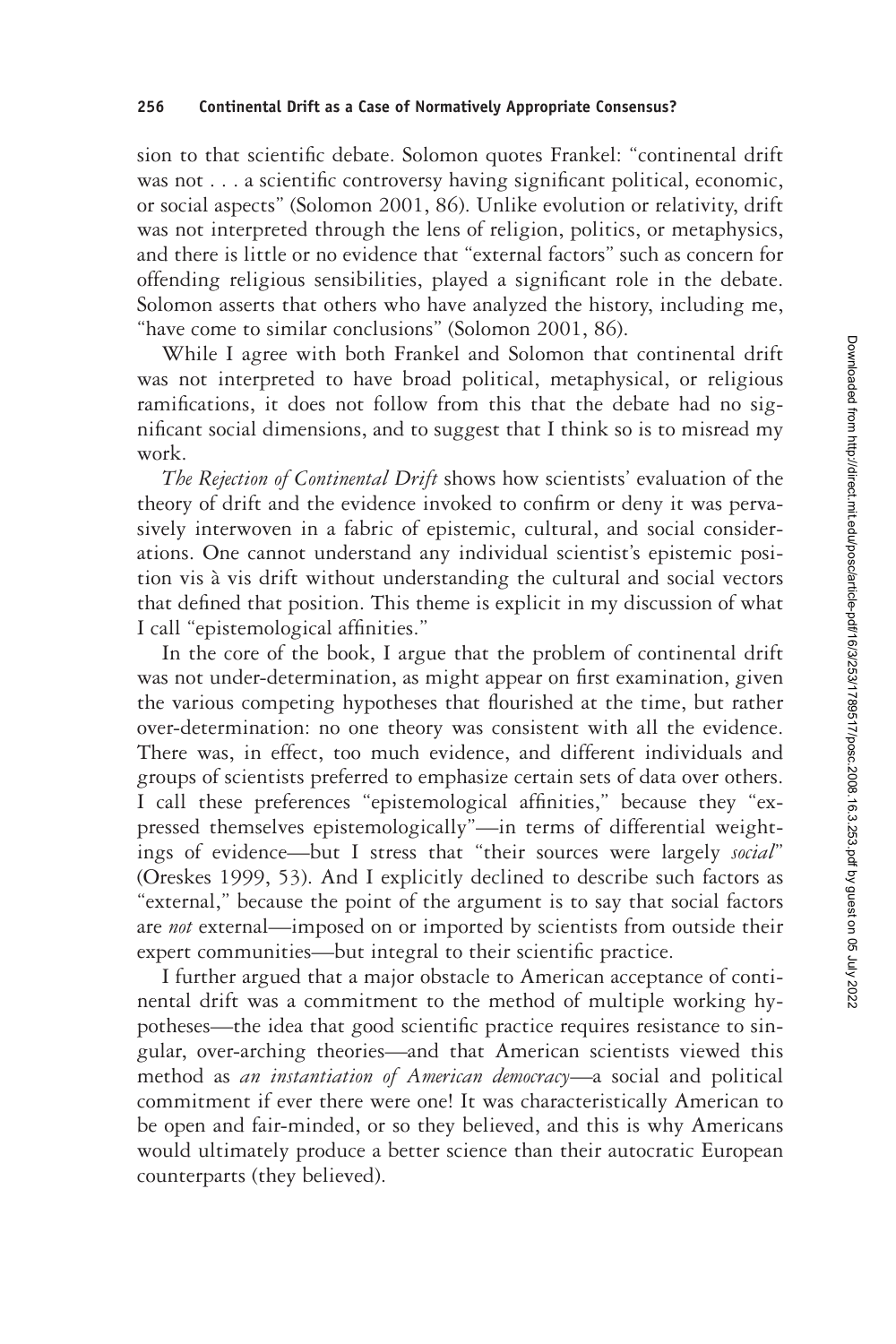Through detailed analysis of published papers, unpublished letters, course notes and field notebooks, I showed that the method of multiple working hypotheses was really used, and that commitment to the ideals it represented led many Americans to reject continental drift. Nevertheless, I concluded, the process was rational insofar as it was explicit and consistent; it involved weighing of evidence and serious argument; and the outcome was acceptable to nearly all of the parties involved (even Alfred Wegener himself). Most important, the door was left open for reconsideration of the question when new evidence and arguments developed.

Fast forward to the 1960s, when the idea of moving continents was accepted with revisions under the new title of plate tectonics. Solomon enshrines plate tectonics as her ideal type for a normatively appropriate consensus, because "plate tectonics had all the empirical successes."

This is just plain wrong. In the 1960s, plate tectonics *did* have a very large number of empirical successes. It explained the homologies across continents that the advocates of continental drift had pointed to in the 1920s, as well as new data from the sea floor, continental magnetism, and seismology. These were enormously significant. But it is simply incorrect to say that plate tectonics had all the empirical successes. One specific difficulty was widely discussed by scientists at the time, and has been further discussed in retrospect: the problem of the Earth's internal structure and strength.

Throughout the 1930s and '40s, seismologists argued that continental drift was impossible because the Earth's interior was too rigid to permit large-scale motions. In the 1960s, this point was taken up by one of the most brilliant geophysicists of his generation, Gordon J. F. MacDonald. In 1957, MacDonald, working with colleague Walter Munk, analyzed the available empirical data regarding seismic propagation, and the available experimental data concerning the Earth's internal composition. These data suggested that the Earth would not yield by viscous flow as theories of crustal mobility required.

In the early 1960s, a dramatically increased quantity and quality of seismic data became available through the World Wide Standard Seismograph Network. In 1963 and 1964, MacDonald published two articles analyzing these data, in particular, the Earth's "free oscillations"—vibrations produced in response to earthquakes. He concluded that the planet was too rigid to support large-scale crustal movements. Moreover, early satellites had produced better measures of regional gravity, which indicated that the density differences between continents and oceans extended to very great depths—MacDonald concluded 300 miles—inconsistent with the flat plate model. MacDonald's objections were a major obstacle to many people's acceptance of plate tectonics; several scientists have re-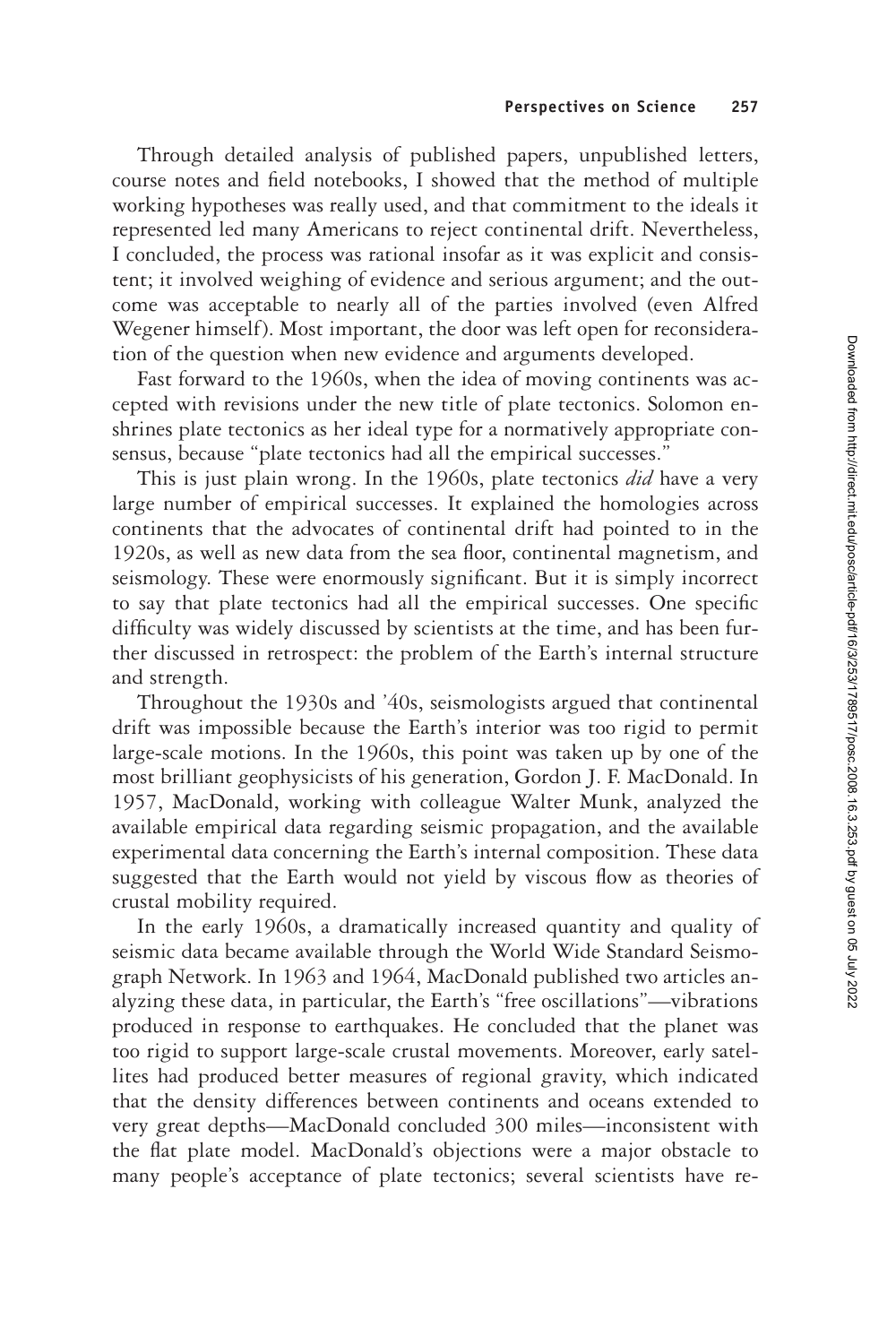#### **258 Continental Drift as a Case of Normatively Appropriate Consensus?**

counted that they accepted the new theory not because his objections had been answered, but because the theory performed so well in other respects (Oreskes and Le Grand, 2001).

Numerous other anomalies were also noted at the time (MacDonald 2001). Most of these had to do with how the theory explained (or failed to explain) persistent continental features, such as the Rio Grande Valley, the mid-continent rift, or the Colorado mineral belt. If mountains, volcanoes, and rifts formed at plate boundaries, then how to explain the Rockies, a thousand miles from the western boundary of the North American plate, or the mid-continent rift, whose very named revealed the problem?

And then there was Hawaii: volcanic islands smack dab in the middle of the Pacific plate. The new theory had no explanation for this, and so Jason Morgan introduced the concept of a "hot spot"—a locus of intra-plate volcanic activity. Here was an ad hoc adjustment if ever there was one: there was not a shred of independent evidence to support it. Yet, the empirical failure that Hawaii represented did not impede consensus formation. Scientists just worked around it.

Solomon may respond that empirical anomalies do not matter if *no* theory can explain them, but in the cases described here, competing theories did explain at least some of them. The free oscillation data were consistent with reigning notions of crustal mobility, including the geosyncline theory previously dominant in the United States, and whole Earth expansion theory, promoted particularly by scientists at Columbia University, could explain intra-continental rifts. These other theories did not explain most of the other data, but that is precisely the point: *no one theory had all the empirical successes.*

How can good scientists in good conscience ignore empirical anomalies? I suggest the answer lies in what I call "productive indifference." Historical studies show that scientists frequently ignore small failures in favor of bigger successes. Scientists saw the promise of plate tectonics and concluded that it made sense to accept it and worry about the details later. Grasping what the theory could do, they considered it productive to be indifferent to what it could not. Since no one theory could explain everything, it made sense to go with the theory that explained the most.

# Does any theory in the history of science meet Solomon's standard?

If plate tectonics fails to provide Solomon with an ideal type, perhaps she has simply chosen a bad example. I think not. From a distance, a highly successful theory may appear to have all the empirical successes, particularly insofar as scientists crowing in the wake of a scientific revolution will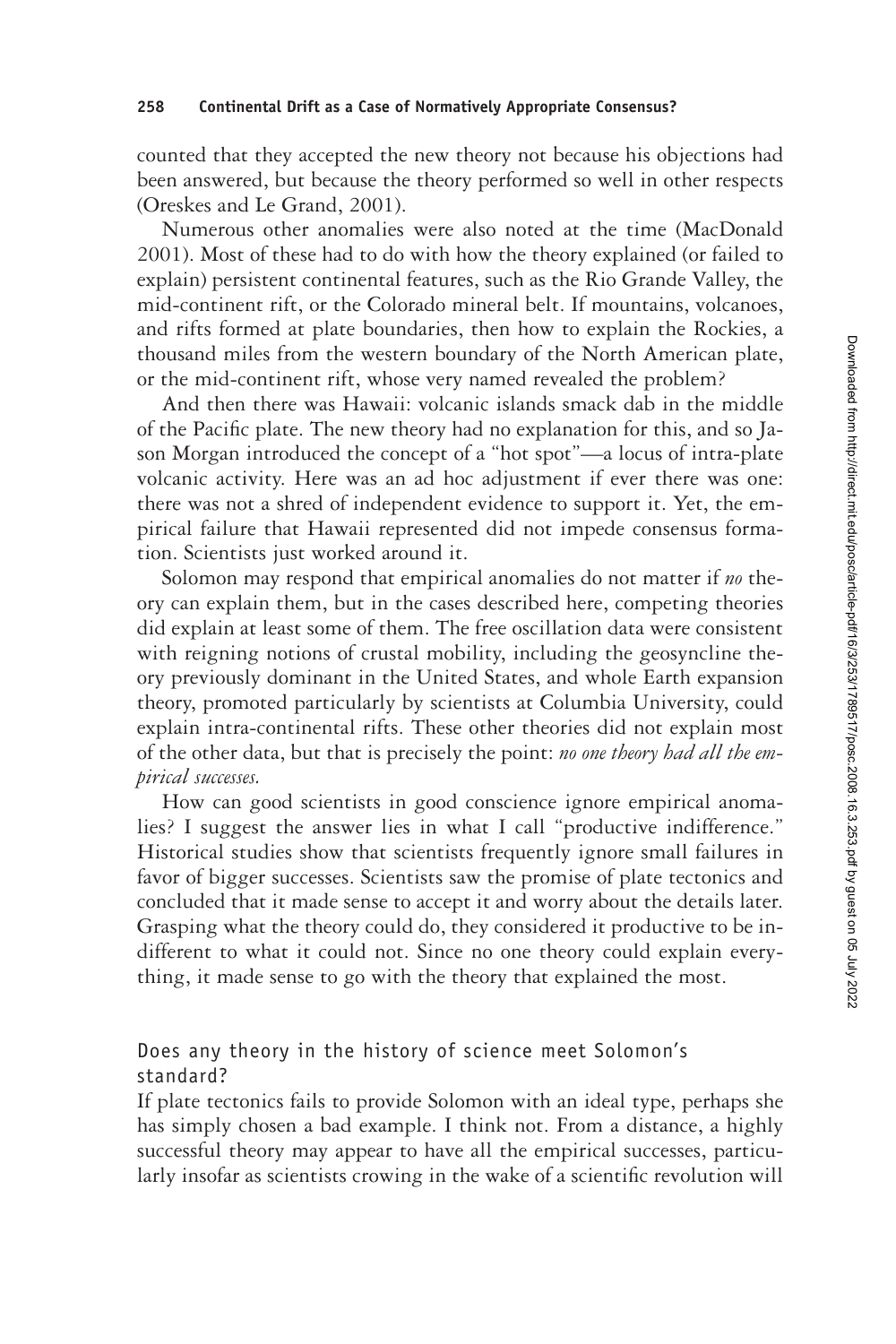rarely highlight the problems that have been swept under the rug. But on closer examination, I suggest, all theories look like plate tectonics.

Consider Darwin's theory of the origin of species by natural selection. We all know that it engendered ontological outrage in certain religious and cultural circles, but it prevailed among scientists, at least in its gradualistic account of evolution if not in its mechanistic explanation. So, did Darwin have all the empirical successes? No. Historians have described at length how Darwin unsuccessfully grappled with the awkward fact that the fossil record did not reveal gradual change at all. As known in 1859, it recorded long intervals of stasis, punctuated by apparently instantaneous change. Life suddenly appeared at the base of the Cambrian; dinosaurs and ammonites suddenly disappeared at the end of the Cretaceous. Darwin's response that the fossil record was "incomplete" was to many contemporaries altogether too convenient. Darwin did not *explain* the fossil record, he explained it *away.*

Similar conclusions can be drawn about the Copernican universe, the atomic theory of matter, and quantum mechanics. No theory in the history of science has ever explained everything that was on the table; difficulties have always been explained away, pushed aside, or left to be solved another day. Scientists have always been productively indifferent.

According to Solomon's standard, therefore, no consensus in the history of science has ever been appropriate. She may be willing to allow that the set of theories that meets her standard is an empty one, but then her claim to naturalism collapses.

## **III. The political dimensions of dissent**

An important component of Solomon's position is her argument that funding agencies should support dissenting voices. Following feminist and standpoint epistemologists, she holds that "members of marginalized groups often have special abilities, deriving from their social locations, to identify particular kinds of decision vectors" (Solomon 2001, 147). Like many in science studies, she makes the default assumption that minority voices are under-privileged, with highly constrained access to social and material resources. Therefore, giving them pride of place (or at least more pride than they have had in the past) will lead to a fairer, more just outcome. "Social empiricism," she concludes, "is primarily interested in bringing about democratic science" (Solomon 2001, 149).

I applaud any effort that makes the world a fairer place, but the presumption that dissenting voices in science are underprivileged is demonstrably false. In recent years in the United States, minority scientific opinions have been trumpeted by powerful interests group to advance political and economic agenda. These groups include major industrial interests,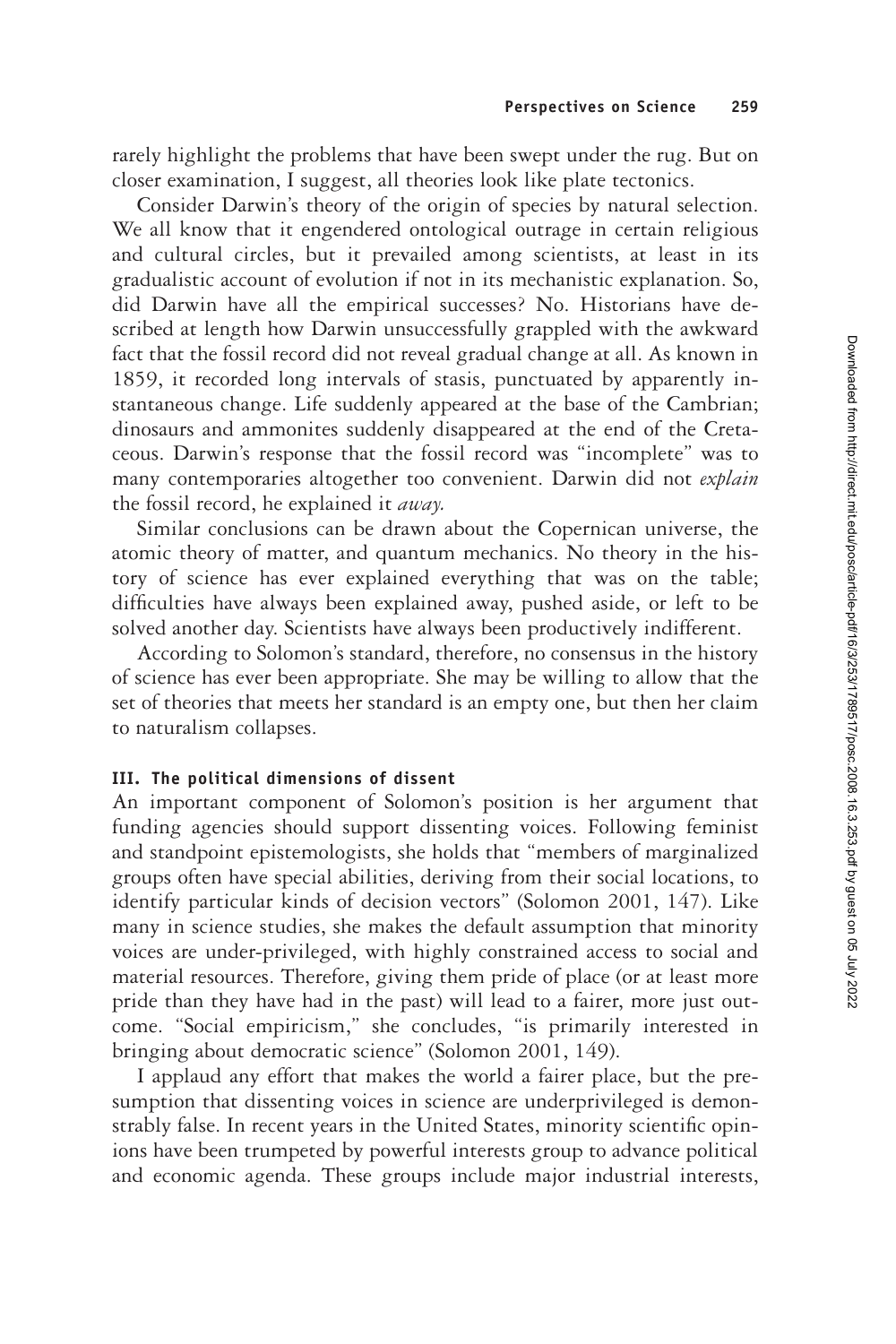such as the tobacco, fossil fuel, and pharmaceutical industries, who have supported research to create dissenting opinions where they did not previously exist, or to amplify and expand what were previously peripheral or minority views (Micheals 2005; Michaels and Monforton, 2005; Michaels, 2008; Yach and Bialons, 2001). The most obvious example is tobacco.

In the mid 1970s, the U.S. tobacco industry launched a biomedical research program intended to highlight the uncertainties surrounding the causal mechanisms of cancer and other degenerative diseases, and thus confound the link between tobacco use and ill health. Between 1975 and 1989, R.J. Reynolds Corporation spent \$45 million dollars on this program.<sup>2</sup> To oversee the distribution of grants, Reynolds hired a retired distinguished physicist, Frederick Seitz, a former President of the U.S. National Academy of Sciences and former President of the Rockefeller University. In 1979, Seitz explained how he become connected with R.J. Reynolds:

About a year ago, when my period as President of the Rockefeller University was nearing its end, [I was] asked if I would be willing to serve as advisor to the Board of Directors of R.J. Reynolds Industries, Inc., as it developed its program on the support of biomedical research related to degenerative diseases in man—a program which would enlarge upon the work supported through the consortium of tobacco industries.... Since... R.J. Reynolds had provided very generous support for the biomedical work at The Rockefeller University, I was more than glad to accept (Seitz 1979).

Directly challenging the existing consensus of scientific opinion, Reynolds Executive Colin Stokes explained that the charges that tobacco was linked to cancer, hardening of arteries, and carbon monoxide poisoning were "tenuous," and that the Reynolds Corporation was reacting to the "these scientifically unproven claims by intensifying our funding of objective research into these matters" (Stokes 1979).

While most epidemiologists and oncologists in the 1979 would have said that the link between cancer and smoking was demonstrable, Stokes insisted that ". . . science really knows little about the causes or development mechanisms of chronic degenerative diseases imputed to cigarettes, including lung cancer, emphysema, and cardiovascular disorders." Many of the studies that linked smoking to these diseases were either "incomplete or... relied on dubious methods or hypotheses and faulty interpre-

2. For comparison, the entire NSF budget for systematic biology in 1977 was \$6.9 million.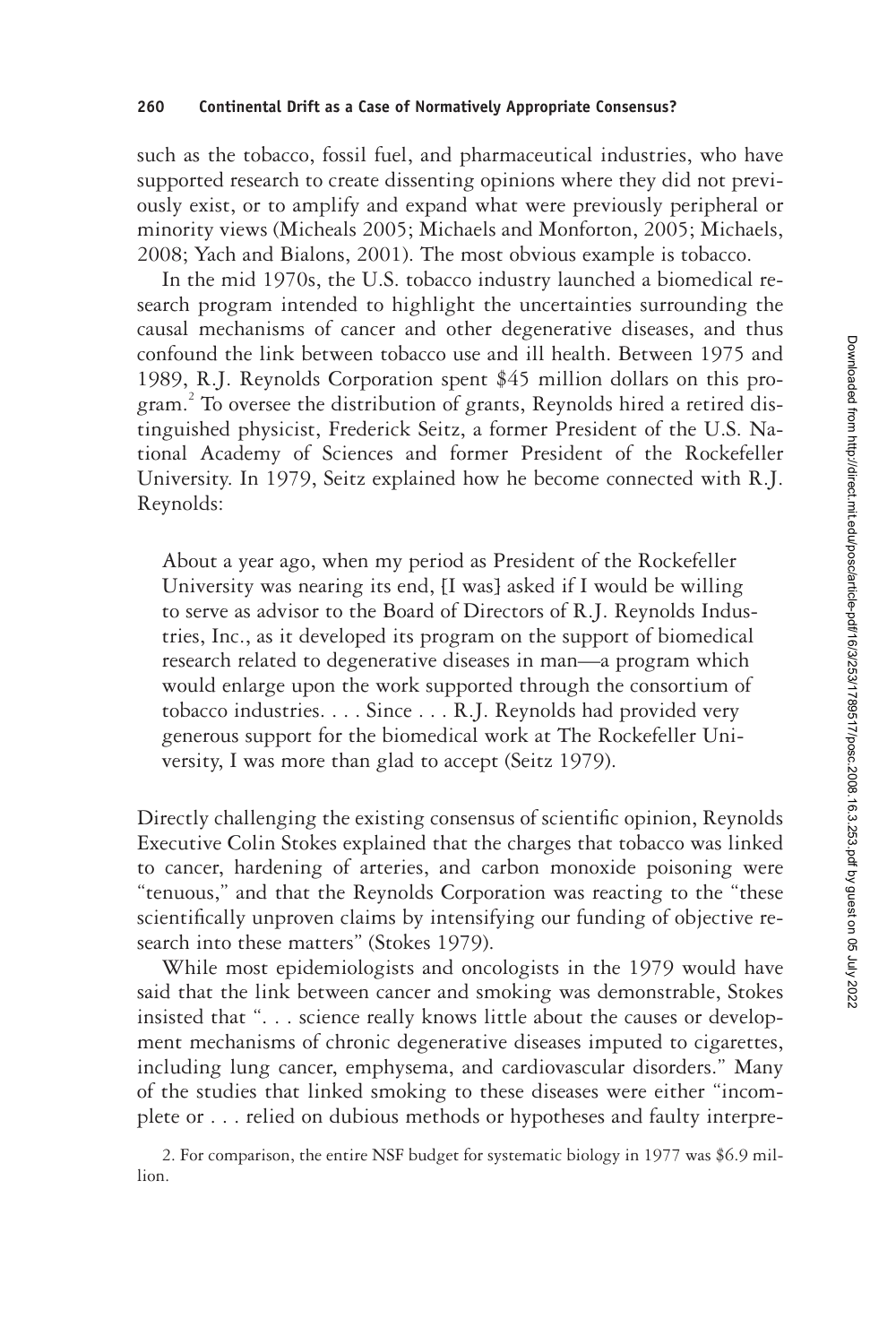tations." The program strategy would be "to identify . . . highly promising young investigators who are underfunded at present . . ." (Seitz 1978).

No doubt many aspects of chronic degenerative diseases were (and remain) poorly understood, but the context of the Reynolds program was not to build a better, more democratic science. The context was the value of conflicting or complicating scientific evidence in creating "reasonable doubt"—which could be used in court. Stokes explained:

Due to favorable scientific testimony, no plaintiff has ever collected a penny from any tobacco company in lawsuits claiming that smoking causes lung cancer or cardiovascular illness—even though one hundred and seventeen such cases have been brought since 1954 [sic] (Stokes 1979).

In recent years, similar tactics have been applied to political campaigns to challenge the scientific evidence that sulfate emissions cause acid rain, that chlorinated fluorocarbons destroy stratospheric ozone, and that greenhouse gases are causing global warming. In each of these campaigns, "minority" scientific views have been trumpeted in the name of fairness, equal time, and other attractive virtues, but the goal has not been to advance understanding of the natural world. The goal has been to protect the financial and ideological interests of the patrons (Rampton and Stauber, 2002; Oreskes and Conway, 2008). In short, dissent can be a potent political tool, and nurturing minority opinions does not necessarily advance science, democracy, or rationality. One needs to consider the political context in which dissent is formulated. For while there are certainly contexts in which promotion of minority voices advances democracy, there can also be contexts in which it does the reverse.

## **References**

- Dennis, Michael A. 1987. "Accounting for Research: New Histories of Corporate Laboratories and the Social History of American Science." *Social Studies of Science* 17: 479–518.
- ———. 1991. "A Change of State: The Political Cultures of Technical Practice at the MIT Instrumentation Laboratory and the Johns Hopkins University", Ph.D. Dissertation (The John Hopkins University).
- ———. 1994. "Our First Line of Defense: Two University Laboratories in the Postwar American State." *Isis* 85: 427–455.
- ———. 1997. "Historiography of Science: An American Perspective." Pp. 1–26 in *Science in the Twentieth Century.* Edited by John Krige and Dominique Pestre. Amsterdam: Harwood Academic Publishers.
- DeVorkin, David H. 1992. *Science With A Vengeance: How the Military Cre-*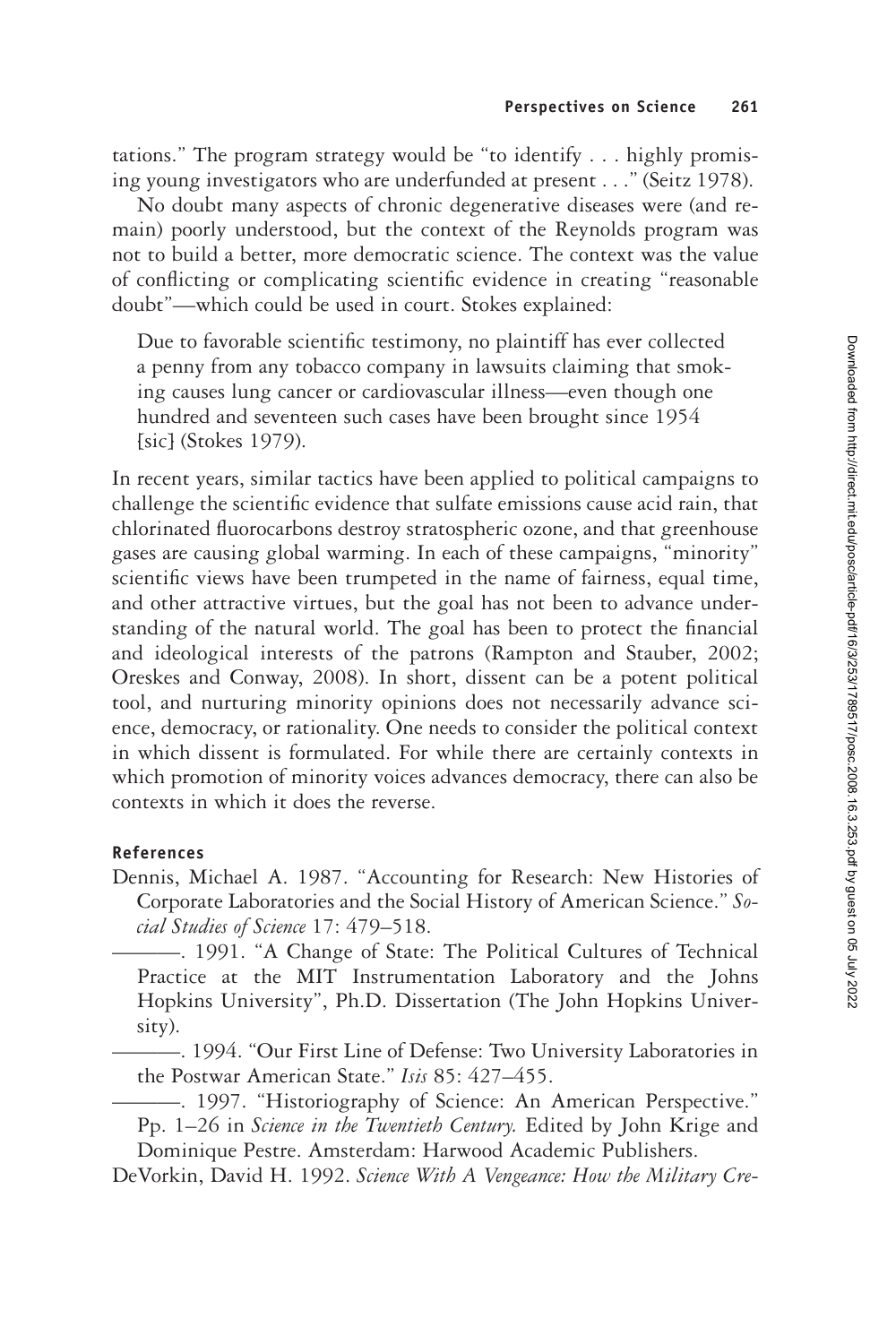### **262 Continental Drift as a Case of Normatively Appropriate Consensus?**

*ated the US Space Sciences After World War II.* New York: Springer-Verlagg.

- ———. 1996. "The Military Origin of the Space Sciences in the American V-2 Era." Pp. 233–260 in *National Military Establishments and the Advancement of Science and Technology.* Edited by Paul Forman and José M. Sanchez-Ron. Dordrecht: Kluwer Academic Publishers.
- Doel, Ronald E. 1997. "Scientist as Policymakers, Advisors, and Intelligence Agents: Linking Contemporary Diplomatic History with the History of Contemporary Science." Pp. 215–244 in *The Historiography of Contemporary Science and Technology.* Edited by Thomas Soderqvist. Paris: Harwood Academic Publishers.
- Dupré, John. 1993. *The Disorder of Things: Metaphysical Foundations of the Disunity of Science.* Cambridge: Harvard University Press.
- Forman, Paul. 1987. "Behind Quantum Electronics: National Security as Basis for Physical Research in the United States, 1940–1960." *Historical Studies in Physical and Biological Sciences* 18: 149–229.
	- ———. 1996. "Into Quantum Electronics: The Maser as 'Gadget' of Cold-War America." Pp. 261–326 in *National Military Establishments and the Advancement of Science and Technology.* Edited by Paul Forman and Jose M. Sanchez-Ron. Dordrecht: Kluwer Academic Publishers.
- Galison, Peter and Bruce Hevly, eds. 1992. *Big Science: the Growth of Largescale Research.* Stanford: Stanford University Press.
- Galison, Peter and David J. Stump. 1995. The *Disunity of Science: Boundaries, Contexts, and Power.* Stanford: Stanford University Press.
- Galison, Peter. 1987. *How Experiments End.* Chicago: The University of Chicago Press.

———. 1997. *Image and Logic: A Material Culture of Microphysics.* Chicago: The University of Chicago Press.

- Hacker, Barton. 2000. "Military Patronage and the Geophysical Sciences in the United States: An Introduction." *Historical Studies in the Physical and Biological Sciences* 30: 309–313.
- Hounshell, David. 1997. "The Cold War, RAND, and the Generation of Knowledge, 1946–1962." *Historical Studies in the Physical and Biological Sciences* 27: 237–267.
- Kaiser, David. 2002. "Cold War Requisitions, Scientific Manpower, and the Production of American Physicists after World War II." *Historical Studies in the Physical and Biological Sciences* 33: 131–159.
- Kevles, Dan. 1990. "Cold War and Hot Physics: Science, Security, and the American State, 1945–1956." *Historical Studies in the Physical and Biological Sciences* 20: 239–264.
- Krige, John. 2003. *Science, Technology and Civil Security in the 1950s.* Atlanta: Georgia Institute of Technology.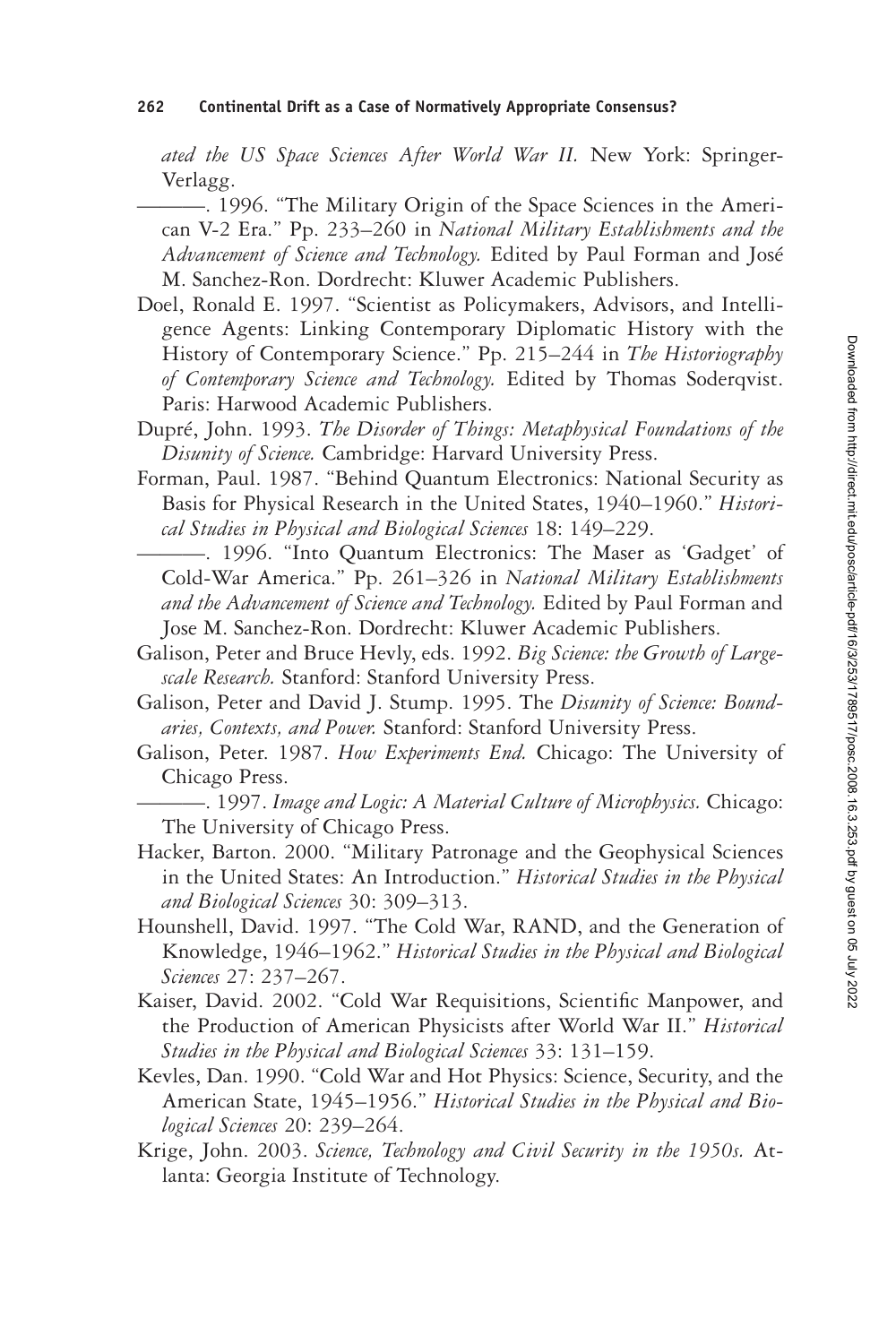- Leslie, Stuart W. 1992. "Science and Politics in Cold War America", Pp. 199–233 in *The Politics of Western Science 1640–1990.* Edited by Margaret Jacob. New Jersey: Humanities Press.
- ———. 1993. *Cold War and American Science.* New York: Columbia University Press.
- Lillegraven, Jason A., and Tod F. Stuessy. 1979. "Summary of Awards from the Systematic Biology Program of the National Science Foundation, Fiscal Years 1973–1977," *Systematic Zoology* 28, 2: 123–131.
- MacDonald, Gordon J. 2001. "How Mobile is the Earth." Pp. 111–127 in *Plate Tectonics: An Insider's History of the Modern Theory of the Earth.* Edited by Naomi Oreskes. Boulder: Westview Press.
- Maienschein, Jane. 1985. *Transforming Traditions in American Biology, 1880–1915.* Baltimore: The Johns Hopkins University Press.
- Michaels, David. 2005. "Doubt Is Their Product." Scientific American 292, 6: 96.

———. 2008. *Doubt is their product,* Oxford University Press.

- Michaels, David and Monforton, Celeste. 2005. "Manufacturing Uncertainty: Contested Science and the Protection of the Public's Health and Environment" *American Journal of Public Health* vol. 95, suppl. 1: S39– S48.
- Mukerji, Chandra. 1989. *A Fragile Power: Scientists and the State.* Princeton: Princeton University Press.
- Oreskes, Naomi. 1999. *The Rejection of Continental Drift: Theory and Method in American Earth Science.* New York: Oxford University Press.

———. 2003. "A Context of Motivation: U.S. Navy Oceanographic Research and the Discovery of Sea-Floor Hydrothermal Vents." *Social Studies of Science* 33 (5): 697–742.

- Oreskes, Naomi, and Erik Conway. 2008. "Challenging Knowledge: How Climate Science Became a Victim of the Cold War." In *Agnosology: The Making and Unmaking of Ignorance.* Edited by Robert N. Proctor and Londa Schiebinger. Stanford: Stanford University Press. pp. 55–89.
- Oreskes, Naomi, and Ronald E. Doel. 2002. "The Physics and Chemistry of the Earth." Pp. 538–560 in *The Cambridge History of Science Volume V: Modern Physical and Mathematical Sciences.* Edited by Mary Jo Nye. Cambridge: Cambridge University Press.
- Oreskes, Naomi, and Le Grand, Homer, eds. 2001. *Plate Tectonics: An Insider's History of Modern Theory of the Earth.* Boulder, Westview Press.
- Rainger, Ronald, Keith R. Benson, and Jane Maienschein, eds. 1991. *The American Development of Biology.* New Brunswick, NJ: Rutgers University Press.
- Rainger, Ronald. 2001. "Constructing a Landscape for Postwar Science